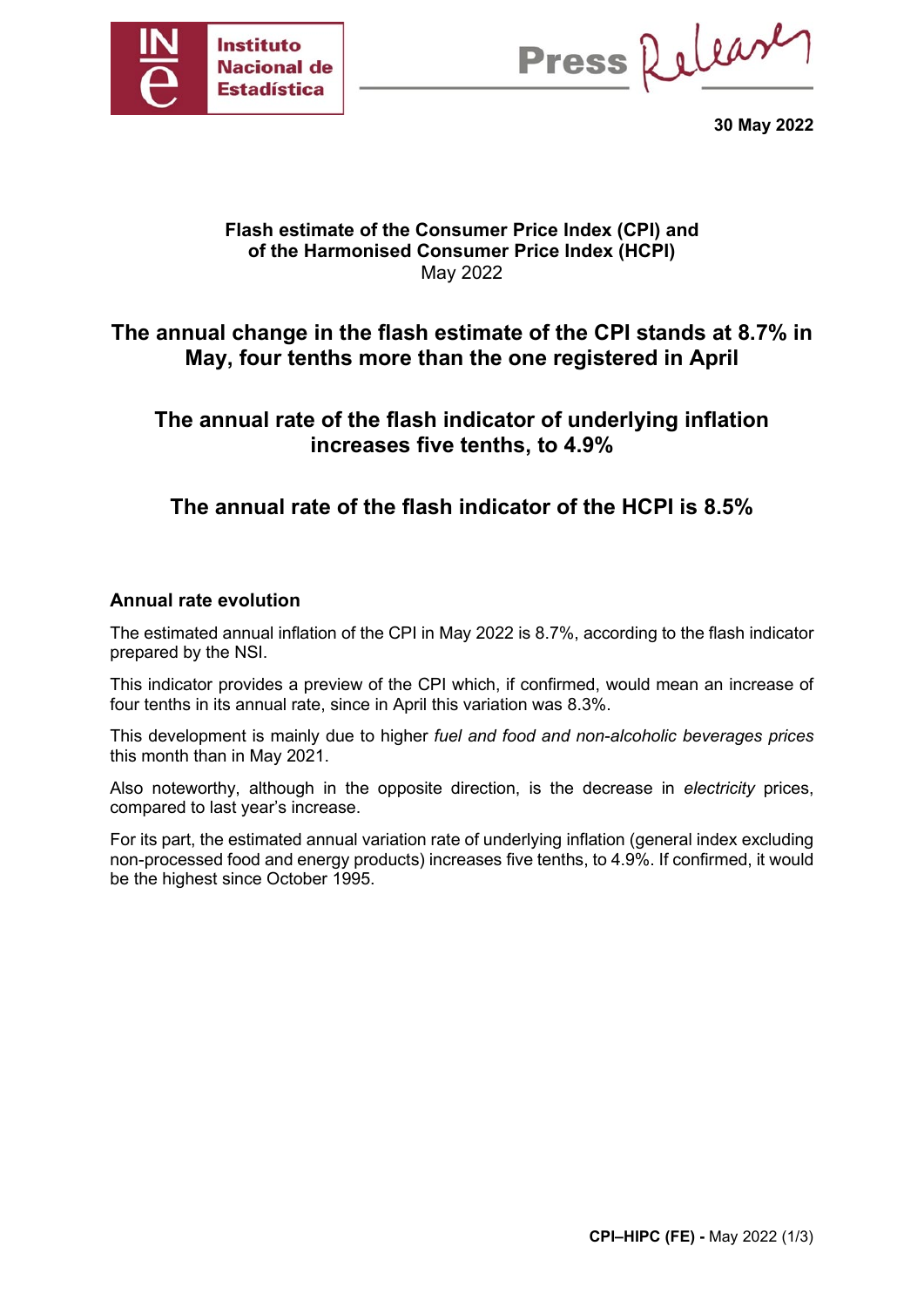Press Relear Instituto Nacional de Estadística

### **Annual evolution of the CPI1**

General and underlying index. Percentagey



 $1$  The last data refers to the flash estimate

#### **Monthly rate evolution**

Consumer prices registered a rate of 0.8% in May compared to April, according to the leading indicator of the CPI.

### **Monthly rate of CPI1**

General index. Percentage



<sup>1</sup> The last data refers to the flash estimate

#### **Harmonized Consumer Price Index (HCPI)**

In May, the estimated annual variation rate of the HCPI stood at 8.5%, two tenths more than the one registered in the previous month.

For its part, the estimated monthly variation of the HCPI is 0.7%.